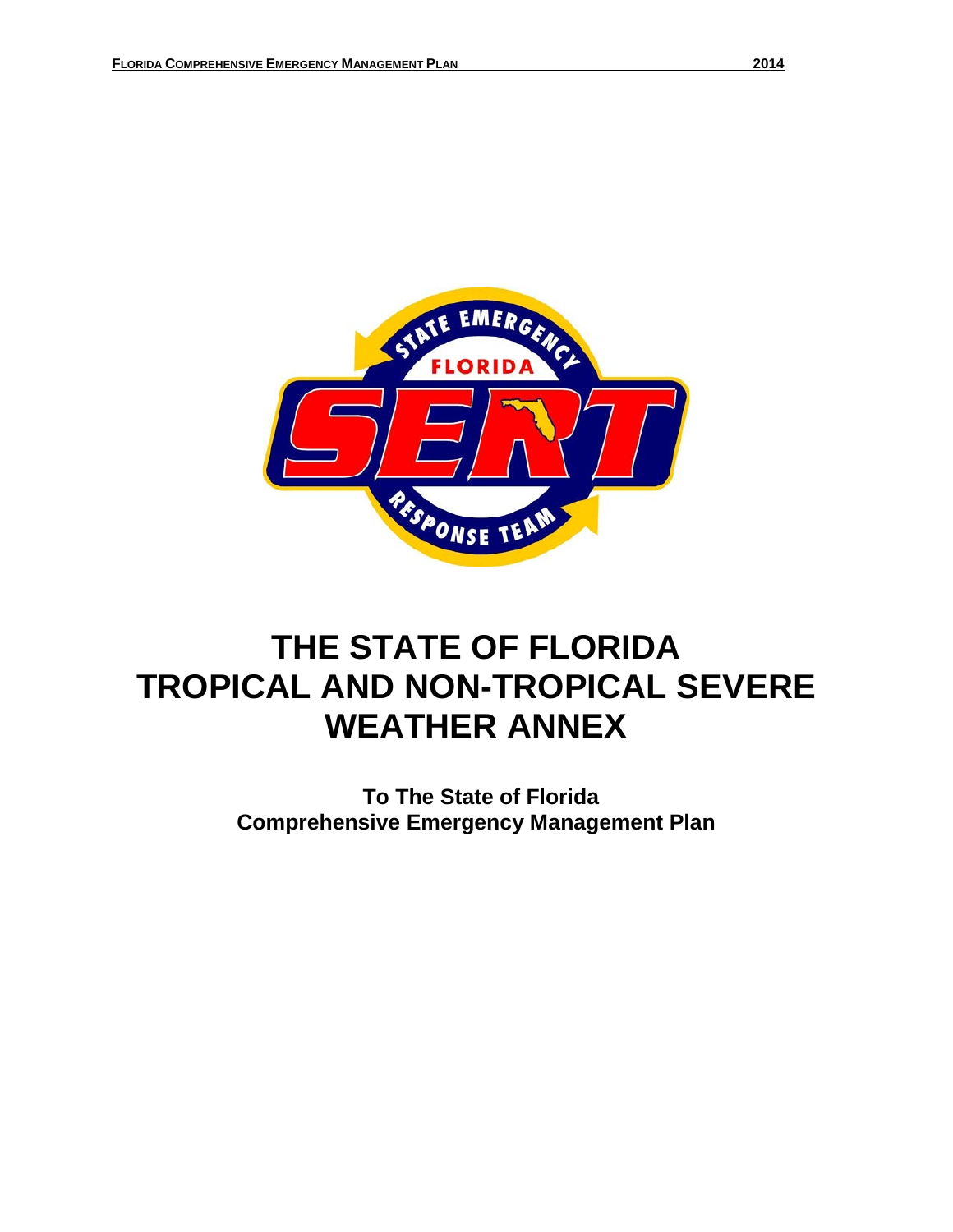# **TABLE OF CONTENTS**

| L.                                                              |              |  |  |  |  |
|-----------------------------------------------------------------|--------------|--|--|--|--|
|                                                                 | $\mathsf{A}$ |  |  |  |  |
|                                                                 | В.           |  |  |  |  |
|                                                                 | C.           |  |  |  |  |
| II.                                                             |              |  |  |  |  |
|                                                                 | Α.           |  |  |  |  |
|                                                                 | В.           |  |  |  |  |
|                                                                 | $C_{\cdot}$  |  |  |  |  |
| Ш.                                                              |              |  |  |  |  |
|                                                                 | Α.           |  |  |  |  |
|                                                                 | В.           |  |  |  |  |
|                                                                 | $C_{\cdot}$  |  |  |  |  |
| IV.                                                             |              |  |  |  |  |
| V.                                                              |              |  |  |  |  |
| FIGURE 1 - STATE EOC ACTIVATION LEVELS AND RESPONSE ACTIONS FOR |              |  |  |  |  |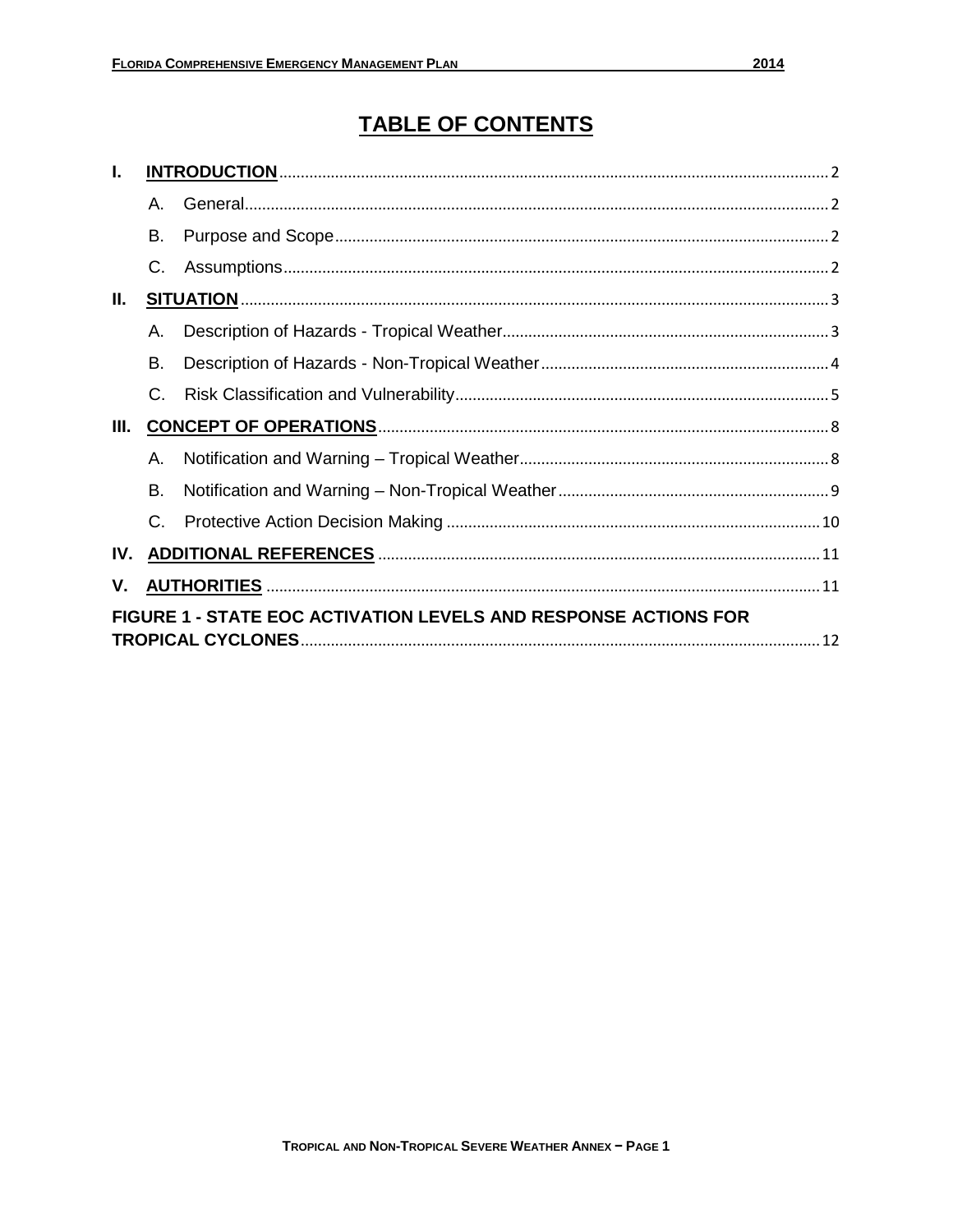# **THE STATE OF FLORIDA TROPICAL AND NON-TROPICAL SEVERE WEATHER ANNEX**

# **I. INTRODUCTION**

#### **A. General**

Florida may be considered the most vulnerable state in the nation to the impacts from hurricanes, tropical storms, and tropical depressions – collectively known as tropical cyclones. In addition to tropical cyclones, the State of Florida is vulnerable to numerous other types of severe weather such as tornadoes, drought, various types of flooding, and extreme temperatures, including freezes. The vulnerable geography and environment of the state combined with the subtropical climate create continuous threats from these severe weather events.

#### **B. Purpose and Scope**

The Division of Emergency Management has the overall responsibility for coordinating the severe weather response actions of the State Emergency Response Team (SERT). This Annex to the State Comprehensive Emergency Management Plan (CEMP) provides guidance for those response actions, and is designed for use by governmental and nongovernmental organizations that provide support to the Emergency Support Functions (ESFs). Primary and support ESF organizations can utilize this annex to develop Standard Operating Procedures and checklists.

#### **C. Assumptions**

The following assumptions are germane to a tropical cyclone or non-tropical severe weather event and do not represent the full array of assumptions that are representative of the state's response to emergencies. A list of general and demographic assumptions can be found in the Basic Plan of the CEMP.

- 1. The potential for severe weather in Florida exists year round.
- 2. Response to a severe weather incident will begin at the local jurisdiction level.
- 3. As severe weather information is received by the State Watch Office (SWO) from the National Weather Service, the SWO will relay the information to the counties and other SERT entities.
- 4. Because of uncertainties in tropical cyclone intensity forecasting, the State Emergency Response Team will prepare to respond to a tropical cyclone that is one category higher than the official National Hurricane Center forecast.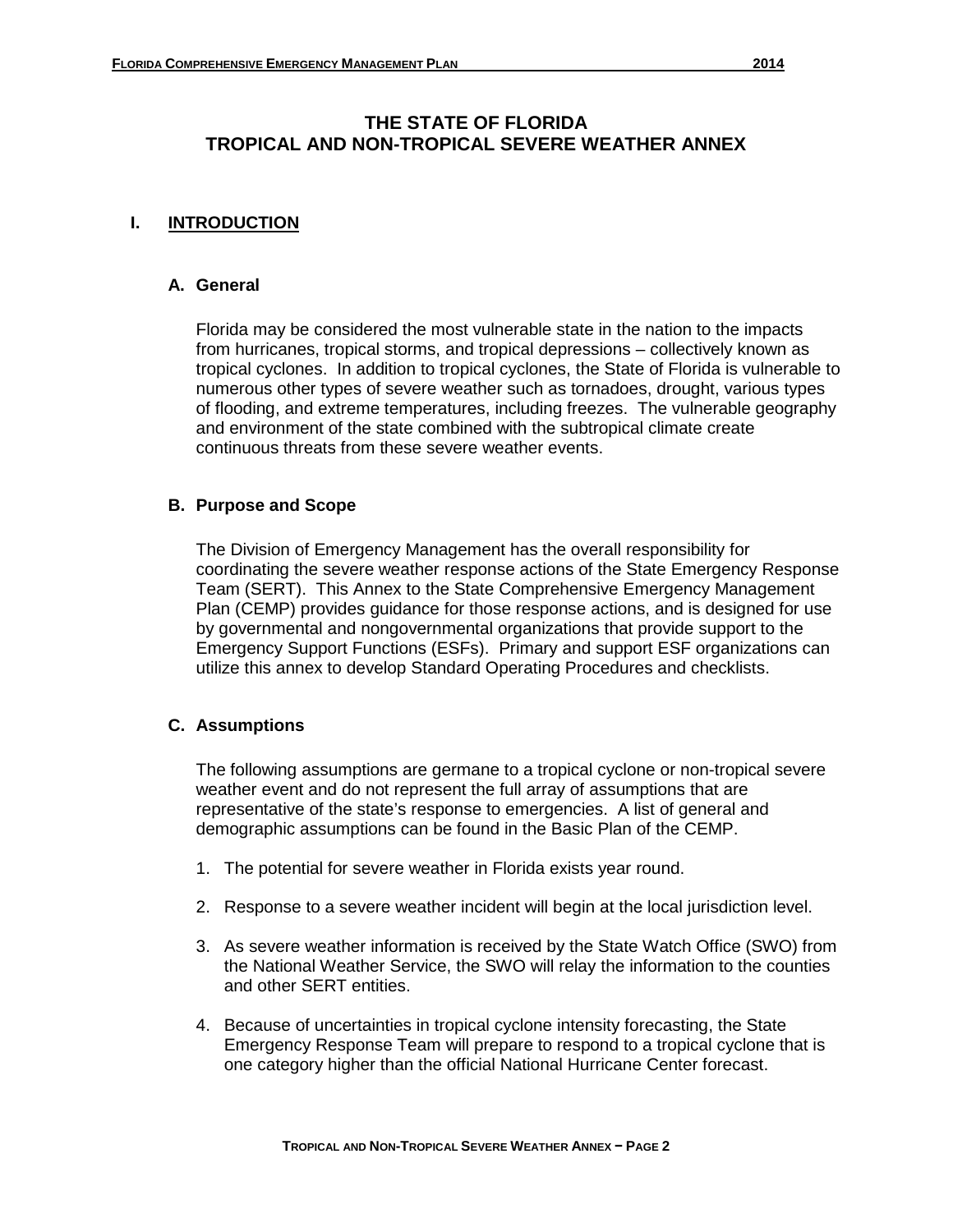- 5. All Florida communities, coastal and inland, are susceptible to impacts from tropical cyclones.
- 6. Some areas of the state are more vulnerable to storm surge than others.
- 7. People living in storm surge zones and manufactured housing are the most vulnerable to impacts from tropical cyclones.
- 8. The strongest winds associated with a tropical cyclone may continue well inland of the coast.
- 9. Public response to evacuate will vary depending on the perception of the threat.
- 10. All evacuations will be completed prior to the onset of tropical storm force winds (39-73 mph).
- 11. A tropical storm can produce as much damage as a hurricane, if not more, particularly in terms of flooding from heavy rain.
- 12. A large tropical cyclone in the Gulf of Mexico could affect evacuations in other states; evacuations in neighboring states could affect traffic flow and shelter populations in Florida.
- 13. Tornadoes can occur at any time of the day or night and may strike with little to no warning.

#### **II. SITUATION**

#### **A. Description of Hazards - Tropical Weather**

**Tropical Cyclones:** Generally form in the tropics and are accompanied by thunderstorms and a counterclockwise circulation of winds in the Northern Hemisphere. A hurricane has maximum sustained winds of 74 mph or higher while tropical storm winds range from 39 mph to 73 mph. Tropical depressions have maximum sustained winds of 38 mph or less. Tropical cyclones can cause tornadoes, storm surge, high winds, and inland flooding. Based upon the storm intensity, the impacts can vary from minor structural damage to catastrophic statewide impacts.

• **High Winds:** The strongest sustained winds in a tropical cyclone occur close to the center of the storm; however, strong winds do occur in gusts well away from the center. Although major hurricanes (Category 3 or stronger) produce the most wind-related damage, lower category storms, including tropical storms and depressions, can also produce winds strong enough to cause significant damage.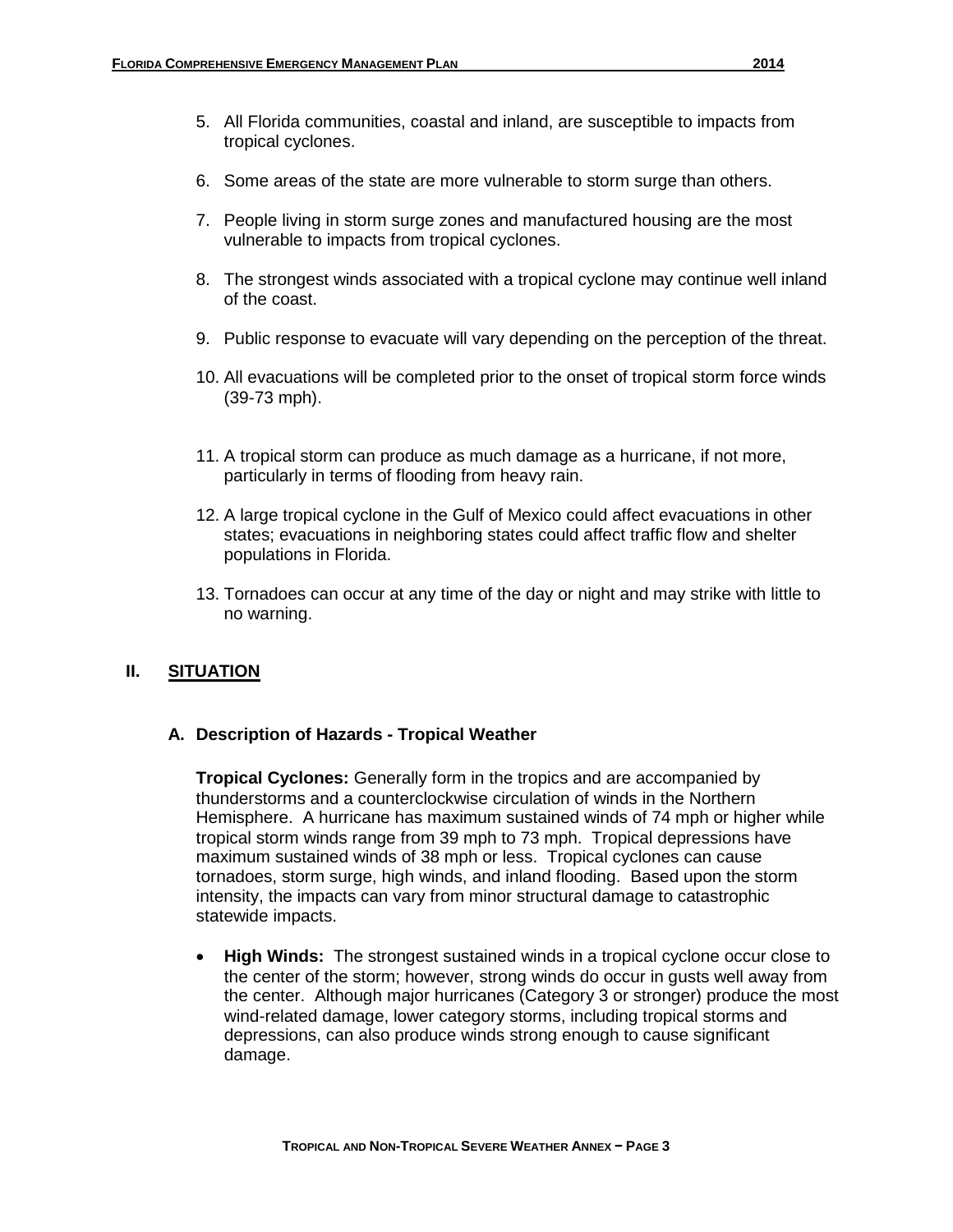- **Inland Flooding:** A rise in water which inundates land that is not normally covered by water. Tropical cyclones increase the risk level due to storm surge which not only floods the immediate coastal regions but also promotes inland flooding in all tidal water bodies. Flooding may result from heavy rainfall associated with tropical cyclone rain bands that cause a nearby river, lake or stream to overflow its banks, or from standing water which cannot be properly or efficiently drained into nearby soil. Flood waters can cause extensive damage to a few homes or an entire neighborhood or city. Floods primarily cause physical damage to structures and property, but can also contaminate water supplies and damage vegetation.
- **Storm Surge:** Storm surge is an abnormal rise in water level generated by a tropical cyclone, a level above the predicted astronomical tide. It is produced when strong winds from a tropical cyclone push water toward shore. The height of storm surge along a stretch of coastline is dependent upon wind speed, configuration of the continental shelf (shallow slope or steep slope), and bathymetry (depth of the ocean bottom).
- **Tornado:** Tornadoes accompanying tropical cyclones tend to occur in the outermost rain bands, well away from the center of circulation. These tornadoes are usually short-lived and fast-moving. While generally less intense than tornadoes associated with non-tropical severe weather, tornadoes spawned from a tropical cyclone can and have produced substantial damage and deaths.

#### **B. Description of Hazards - Non-Tropical Weather**

**Drought:** A drought is a period of prolonged, abnormally dry weather which causes a serious hydrologic imbalance in the affected area. Long-term lack of rainfall can endanger Florida's agricultural industry and water supply. A prolonged drought may decrease the water table, contribute to an increased occurrence of sinkholes, increase the threat of wildfires, and promote saltwater intrusion of the aquifers which supply much of the state's drinking water.

**Flooding:** Flooding results from prolonged, heavy rainfall associated with tropical and non-tropical storm systems. Florida's flat terrain and natural water-prone ecosystems promote the pooling of water and inhibit drainage. Small streams and rivers may flood as a result of prolonged rainfall. In the southern regions of the state, drainage is maintained by a complex man-made system of canals and water control systems. Flooding may occur as a result of failure of these water control systems, including the Herbert Hoover Dike surrounding Lake Okeechobee.

**Freeze:** Freezes in Florida create a threat to the agricultural industry and homeless populations. The state's winter-season vegetable growers historically face a high risk of freeze damage from cold temperatures. Vulnerable crops include citrus and sugarcane crops and commercial foliage (tropical plants, trees, and shrubs). Florida accounts for about one-third of fresh-market supplies of warm-season vegetables during the late fall to early spring period. Therefore, a freeze in Florida can cause substantial disruption in the Nation's supply of vegetables. Additionally, prolonged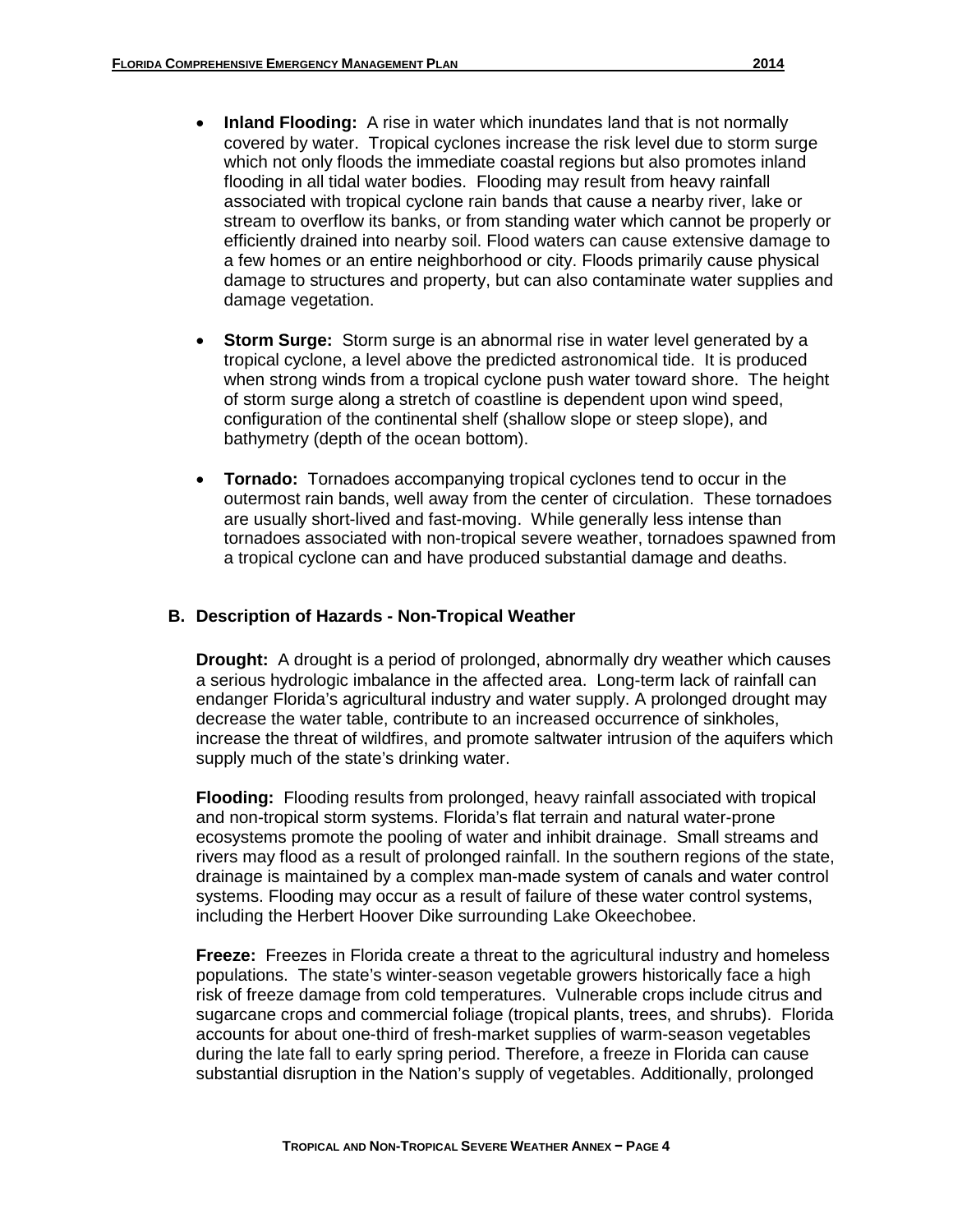freezes can have a detrimental effect on the state's aquaculture industry, specifically fish farming.

**Severe Thunderstorm:** A thunderstorm is defined by the National Weather Service as any storm that is accompanied by lightning and thunder; however, severe thunderstorms exhibit *at least* one of the following three characteristics: (1) winds of at least 58 miles per hour, (2) hail at least 1 inch in diameter, and (3) a tornado. Although frequent lightning often accompanies severe thunderstorms, it is not a criterion. About 10 percent of the estimated 100,000 thunderstorms that occur each year are classified as severe.

**Tornado:** A tornado is a violently rotating column of air extending from a thunderstorm to the ground. Tornadoes may appear nearly transparent until dust and debris are picked up or a cloud forms within the funnel. The average forward speed is 30 mph but may vary from nearly stationary to 70 mph while the maximum winds rotating around the tornado can reach more than 200 mph. Waterspouts are tornadoes which form over warm water, typically during the summer months. They can move onshore and cause damage to coastal areas.

**Tsunami:** A tsunami is an unusually high wave created by an underwater earthquake or volcano. It is, not related to severe weather; however, the impacts are similar to those of the coastal storm surge.

#### **C. Risk Classification and Vulnerability**

**Tropical Cyclones:** The National Hurricane Center (NHC) provides risk classification for specific coastal regions utilizing the following categories:

- **Hurricane Watch:** Indicates the *possibility* of hurricane conditions within 48 hours.
- **Hurricane Warning:** Indicates the *likelihood* of hurricane conditions within 36 hours or less.
- **Tropical Storm Watch:** Indicates the *possibility* of tropical storm conditions within 48 hours.
- **Tropical Storm Warning:** Indicates the *likelihood* of tropical storm conditions within 36 hours or less.

Similar classifications for inland regions (Hurricane Watch/Warning, Tropical Storm Watch/Warning) are provided by the local National Weather Service forecast offices.

The intensity of hurricanes is classified using the Saffir-Simpson Scale:

| <b>Storm</b><br><b>Category</b> | <b>Wind Speed</b><br>(mph) |
|---------------------------------|----------------------------|
| Category 1                      | 74-95                      |
| Category 2                      | 96-110                     |
| Category 3                      | 111-130                    |
| Category 4                      | 131-155                    |
| Category 5                      | $155 +$                    |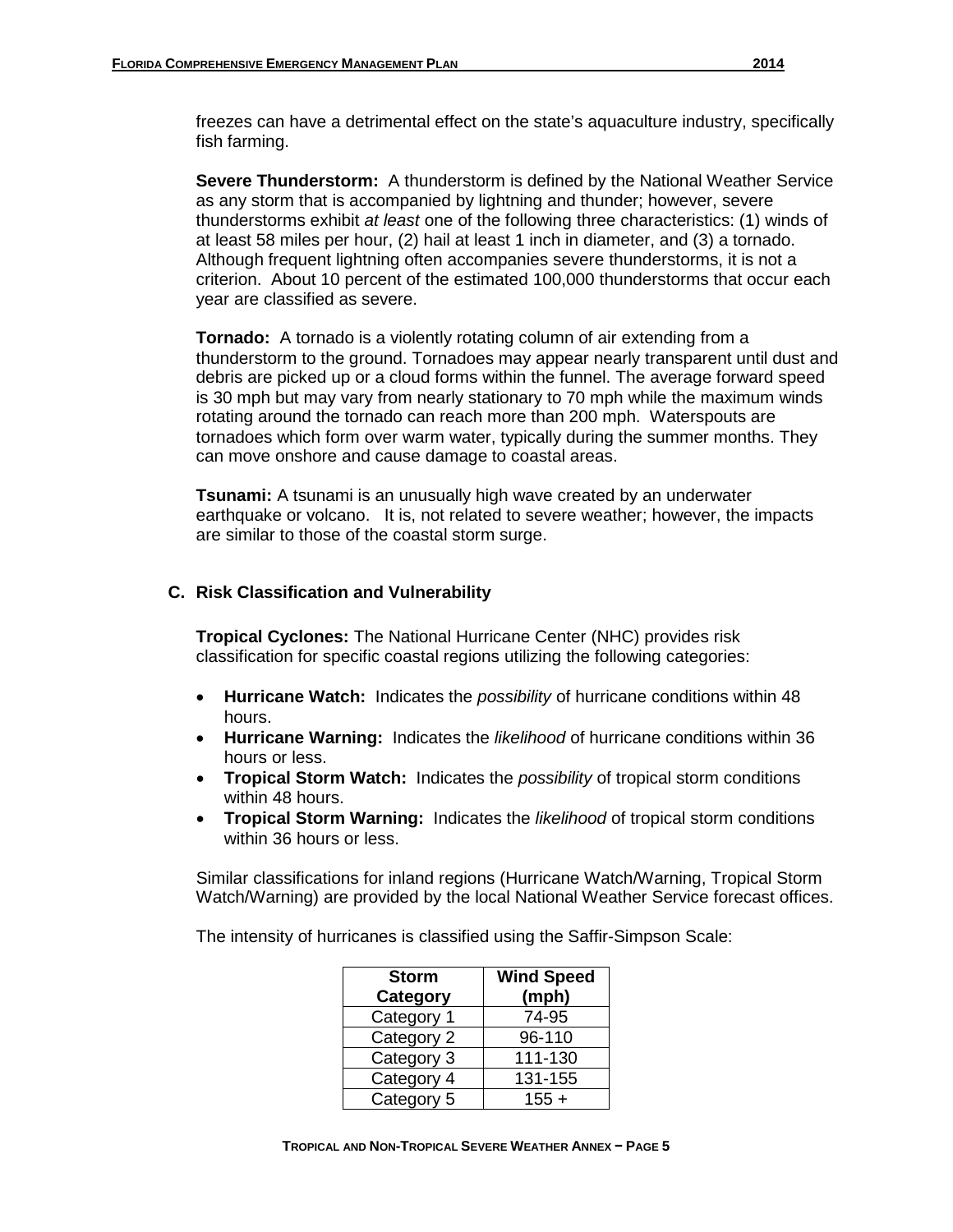Forty percent of all hurricanes that make landfall in the Unites States hit Florida. More than 76% of the state's 18 million persons reside in one of the state's 35 coastal counties. While all areas within the state are vulnerable to the impacts of high winds and inland flooding, coastal counties may experience storm surge as well as inland flooding, posing greater risk to human lives. The official hurricane season lasts from June 1 until November 30.

**Drought:** The severity of a drought depends upon the degree of moisture deficiency, the duration, and the size of the affected area. Droughts may be classified using numerous methodologies, including the U.S. Drought Monitor, Crop Moisture Index, and/or the Keetch-Byram Drought Index. The U.S. Drought Monitor utilizes a numerical scale, D0-D4, to summarize general drought areas by intensity on a national scale. D0 is the least intense while D4 is the most intense. Within the State of Florida, the Department of Environmental Protection and the regional Water Management Districts monitor water supply and flood potential within their regions. On the federal level, numerous agencies participate in drought monitoring, including the U.S. Department of Agriculture (Joint Agricultural Weather Facility and National Water and Climate Center), the National Weather Service's Climate Prediction Center, National Climatic Data Center, and the National Drought Mitigation Center. Florida experiences drought conditions annually. A noteworthy example of such conditions occurred in 2007 when the level of Lake Okeechobee fell below 9 feet. Numerous water shortage restrictions were implemented across South Florida, and there was concern of saltwater intrusion into underground wells that provided drinking water to the metropolitan areas.

**Flooding:** Based on the type of flood hazard, there are numerous risk classification systems for flood zone identification, river/stream/canal flooding, and dike breach. The National Flood Insurance Program has developed a flood zone identification system for properties within the flood hazard areas. A series of maps are developed for each community detailing the flood hazard areas. This classification system however, does not provide sufficient operational-based information to support real time risk decision making.

The National Weather Service (NWS) issues river forecasts and flood warnings for public safety and protection of agricultural interests. The U.S. Geological Survey (USGS) is the principal source of data on river depth and flow. Within the State of Florida, the Department of Environmental Protection and the regional Water Management Districts monitor water supply and flood potential within their regions. The United States Army Corps of Engineers, in coordination with the South Florida Water Management District, monitors and classifies risk associated with the Herbert Hoover Dike. Storm surge may be evaluated and classified in terms of the size, intensity, and movement of the tropical cyclone, the shape of the coastline, nearshore underwater topography, and the state of the astronomical tides.

The Sea Lake and Overland Surge from Hurricanes (SLOSH) model, developed in conjunction with the Regional Hurricane Evacuation Studies, provides surge flood inundation maps. This detailed information supports local protective action decision making for vulnerable populations in coastal areas.

Since 1970, inland flooding has caused more deaths than any other tropical cyclone hazard, including storm surge. The intensity of rainfall is not proportional to the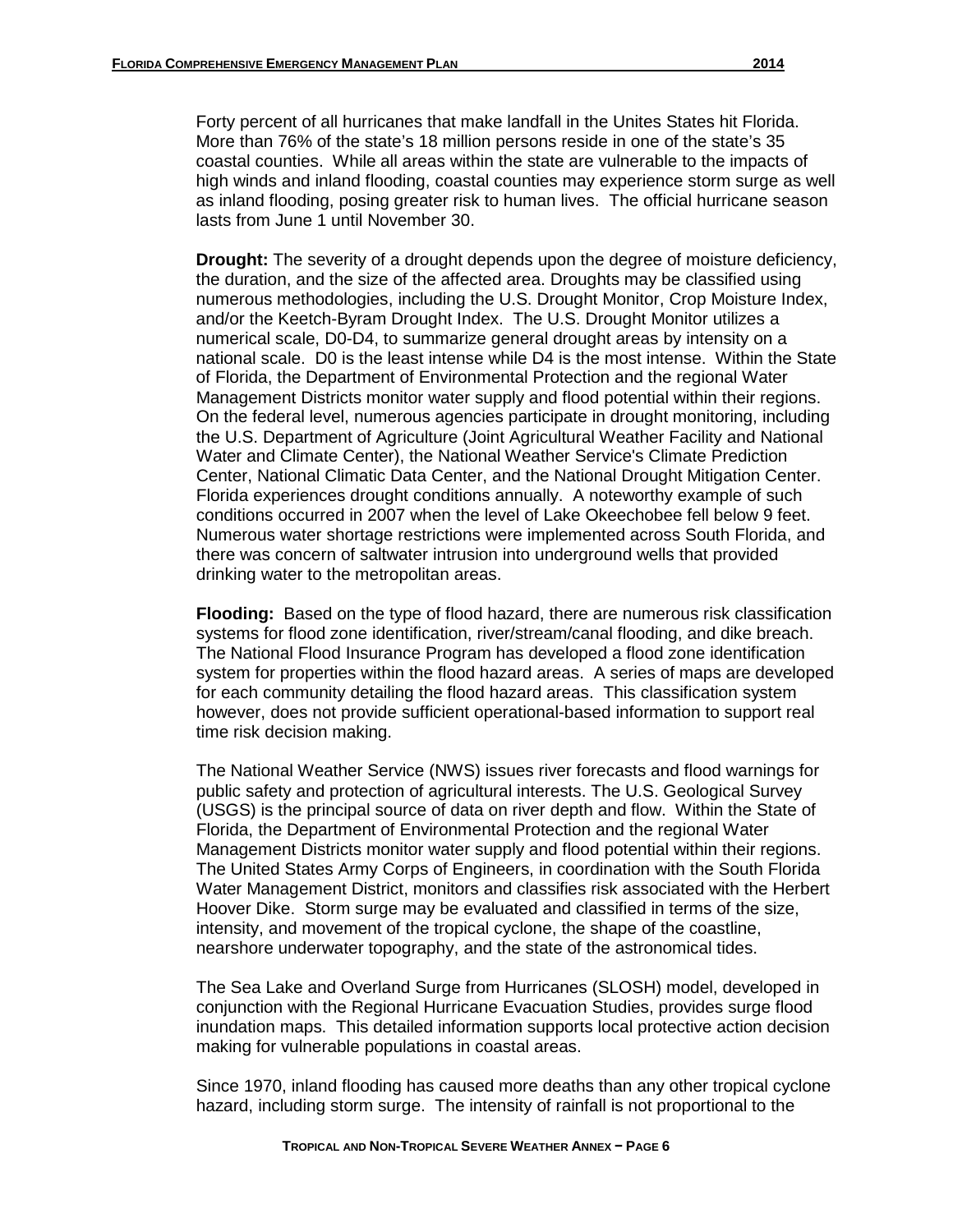intensity of the tropical cyclone itself. In fact, the most prolific rainfall producing tropical cyclones were weaker, slow-moving. Tropical Storm Fay (2008) produced between 20 and 30 inches of rain across Florida as it made quadruple landfalls along the state's Gulf and Atlantic coastlines.

**Freeze:** When temperatures reach below freezing or wind chill is expected to create a freezing sensation, people, plants, pets, and property in the State of Florida are at risk. In the southern regions of Florida, temperatures and/or wind chill below fortyfive degrees may be sufficient to activate local government protective actions. In addition to the actual temperature, when the wind blows, a wind chill (the temperature that it feels like) is experienced on exposed skin. Despite its southern geographic location, the state of Florida experienced sub-freezing temperatures and wind chills on several occasions during the winter months. In January of 2010, record cold spells impacted the state as far south as the Everglades and inland areas of Miami-Dade and Collier Counties. As a result of these freezes, over \$500 million in agricultural damage was reported, along with 2 direct fatalities and 1 injury.

**Severe Thunderstorm:** According to the National Weather Service, the greatest frequency of thunderstorm occurrence in the United States is in Florida. On average, there are 80-100+ thunderstorm days per year, with many of these thunderstorms becoming severe. Severe thunderstorms accompany the passage of cold and warm fronts, especially from late fall through early spring, but they also occur frequently during the summer months as sea breeze boundaries from the Gulf of Mexico and Atlantic Ocean move inland and interact with the warm and humid air mass over land.

**Tornado:** Between January, 1950 and April, 2011, the National Climatic Data Center confirmed the touchdown of 3,081 tornadoes in Florida. Data collected over the past 30 years show the state ranked 3rd in the nation in the total number of tornadoes with an average of 64 per year. The same data also shows the state ranked 7th in the total number of killer tornadoes and 5th in the number of tornadorelated deaths. Florida's period of significant tornadic activity occurs from February through April as strong cold fronts move through the state from the northwest, but tornadoes in Florida can occur at any time of the year. During the summer, thunderstorms moving inland along sea breeze boundaries can also spawn tornadoes and waterspouts.

| The intensity of tornadoes is classified using the Enhanced Fujita Scale (EF Scale), a |
|----------------------------------------------------------------------------------------|
| set of wind estimates based on damage:                                                 |
|                                                                                        |

| ΕF            | <b>Estimated</b> |
|---------------|------------------|
| <b>Number</b> | Winds (mph)      |
| $EF-0$        | 65-85            |
| EF-1          | 86-110           |
| $EF-2$        | 111-135          |
| $EF-3$        | 136-165          |
| $EF-4$        | 166-200          |
| $EF-5$        | >200             |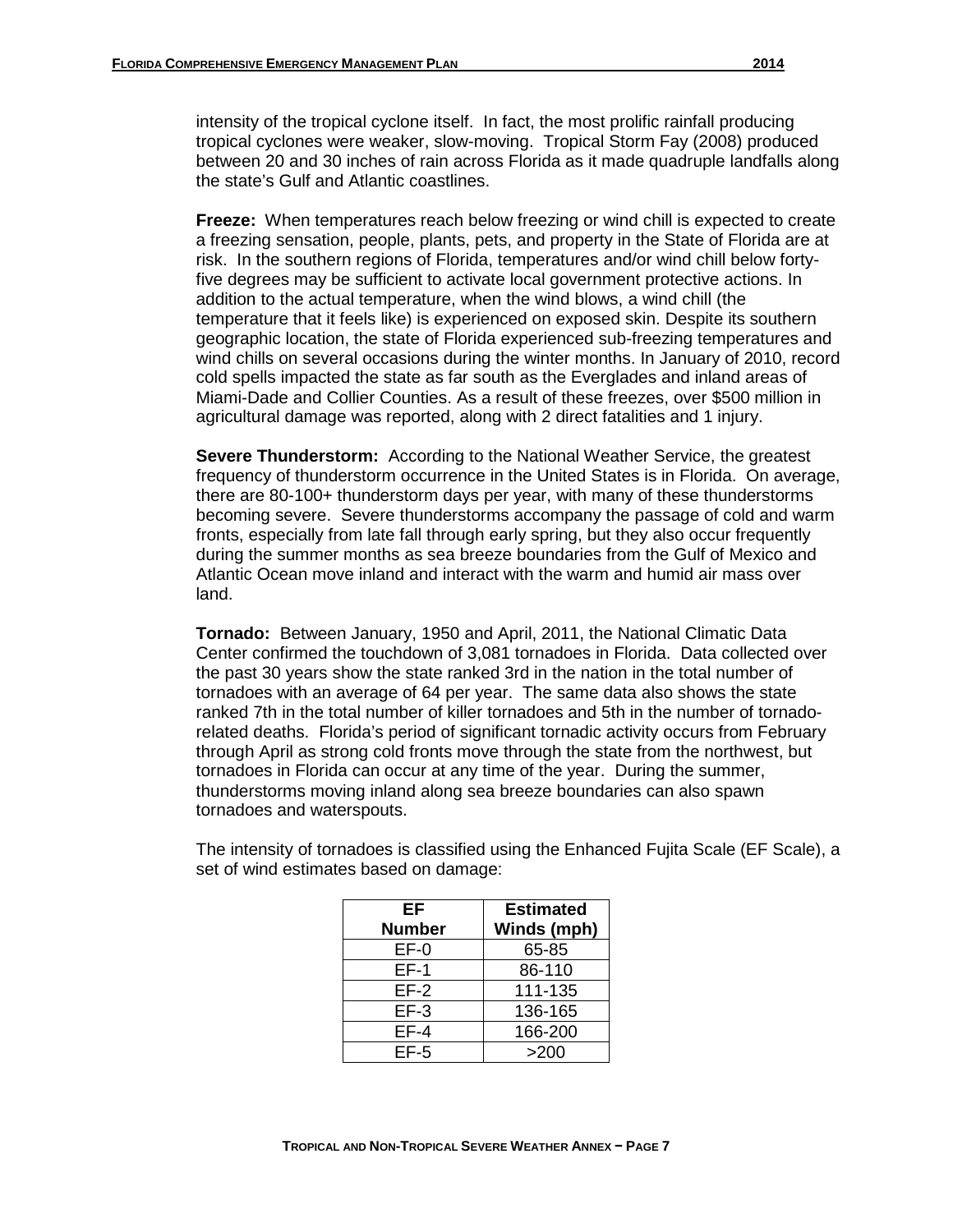Most tornadoes that strike Florida are generally in the category of EF-0 to EF-3, with winds between 65 and 165 miles per hour; however, two EF-4 tornadoes have been confirmed in Florida since 1950. Florida's tornado climatology demonstrates that strong to violent tornadoes are just as likely to occur during the overnight hours as they are during daylight. Tornadoes that occur overnight are more dangerous as people are unaware of weather warnings relayed by commercial radio or television networks while they sleep. Past tornado outbreaks in Florida have caused a significant number of fatalities. One tornado outbreak killed 42 people in Central Florida in February, 1998, while another killed 21 people in Lake, Volusia, and Sumter counties in February, 2007. Both of these incidents occurred during the overnight hours.

**Tsunami:** A tsunami is created by an underwater earthquake and currently does not have a distinct risk classification system. Hazards associated with flooding from tsunamis can be divided into primary hazards that occur due to contact with water, secondary effects that occur because of the flooding, such as disruption of services, health impacts such as famine and disease, and tertiary effects such as changes in the coast line.

The threat of a major tsunami or earthquake to Florida's residents and communities is very low. Florida is generally unaffected by these events because the Atlantic Ocean basin does not have the large faults or volcanoes that contribute to most of the catastrophic seismic activity in the Pacific Ocean. In 1886, a 7.7 magnitude earthquake in Charleston, South Carolina caused a slight increase in water height on the Jacksonville, Florida and Mayport, Florida beaches. An earthquake near the Dominican Republic in 1946 caused a slight increase in water height in Daytona Beach, Florida. In 2010, a 7.0 magnitude earthquake struck in Ouest, Haiti. Despite the size and relative proximity of the earthquake, Florida experienced neither property nor physical damage from the event and at no time did a tsunami threaten Florida.

#### **III. CONCEPT OF OPERATIONS**

Response operations for tropical cyclones and other non-tropical severe weather events are conducted in accordance with the Basic Plan to the State of Florida Comprehensive Emergency Management Plan (CEMP). All emergencies and disasters begin locally, and initial response actions will be conducted by local jurisdictions. Once local emergency response resources have been expended, or if such resources do not exist, state response resources and assistance may be requested by local jurisdictions. This may involve activation of the State Emergency Operations Center (SEOC) and/or the pursuit of an Executive Order from the Governor. All county Emergency Operations Centers will activate in response to an impending threat on their own jurisdiction or in support of neighboring threatened jurisdictions.

#### **A. Notification and Warning – Tropical Weather**

**Tropical Cyclones:** It is the responsibility of the National Hurricane Center to notify the State Watch Office of an impending tropical cyclone risk which has been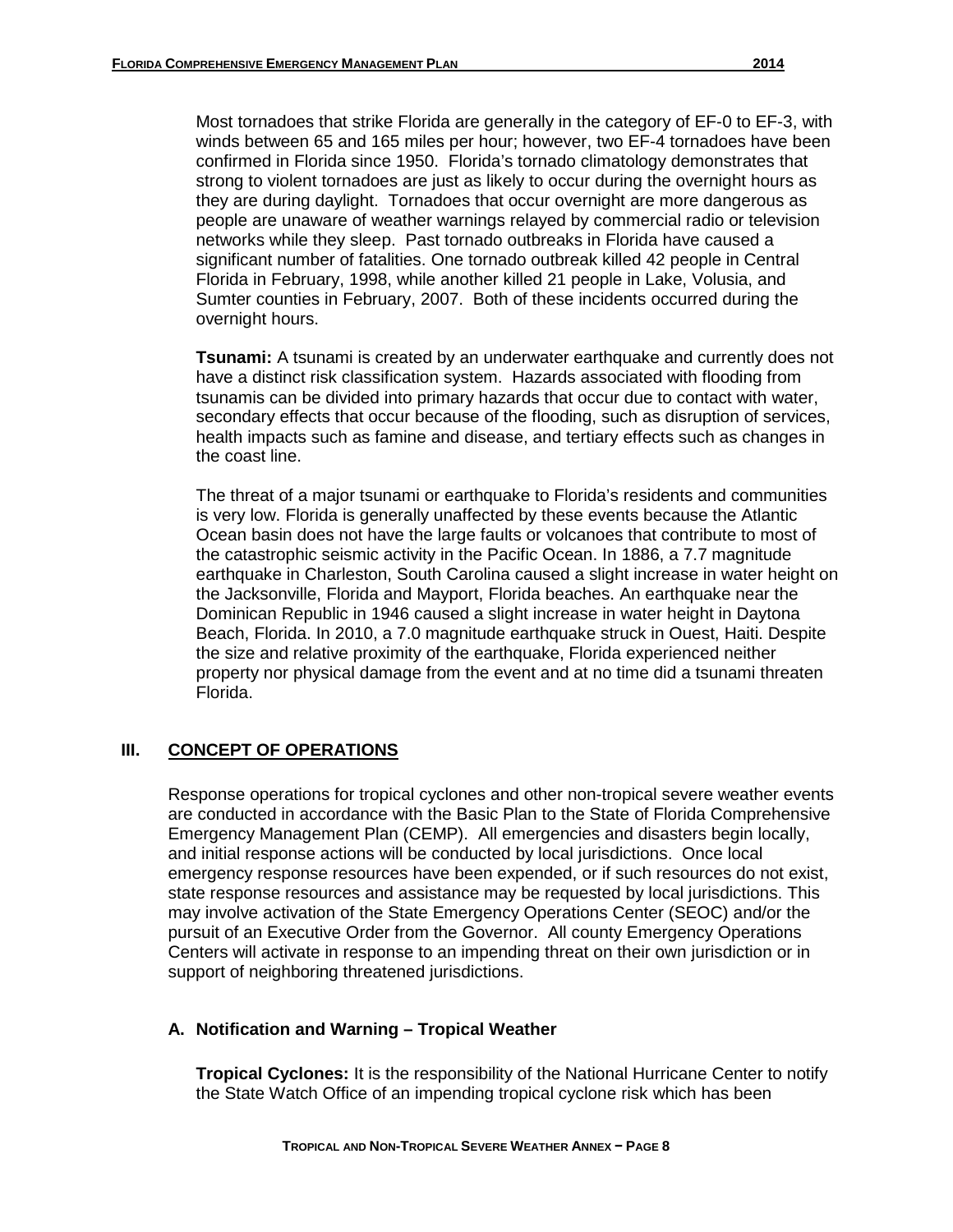identified and classified. Hurricane and tropical storm watches and warnings are issued by the National Hurricane Center in close coordination with the State Emergency Operations Center and impacted counties. Similarly, the National Weather Service will issue tropical storm and hurricane warnings for inland counties. Both the National Hurricane Center and the National Weather Service distribute the warning data via the National Oceanic and Atmospheric Administration's Weather Wire Service*,* EM Net, the internet, media, and other mechanisms.

#### **B. Notification and Warning – Non-Tropical Weather**

Aside from tropical threats, the National Weather Service (NWS) forecast offices monitor weather conditions 24 hours a day, seven days a week and notify the State Watch Office and county warning points of impending severe weather threats. Hazardous Weather Outlooks are issued daily by local NWS forecast offices to advise emergency managers and the public of potentially hazardous weather and other hazards. Watches and warnings may be issued for severe thunderstorms, tornadoes, freezes, and floods. Warnings for tsunamis may be issued with minimal warning time due to the limited ability to predict earthquakes.

Once the State Watch Office is notified of any severe weather threat, it will initiate its notification procedures in accordance with the *State of Florida Emergency Operations Plan*, a support plan to the State CEMP.

**Drought:** Numerous federal and state agencies monitor drought conditions over a prolonged period of time. The National Weather Service Forecast Offices, in conjunction with other National Oceanic and Atmospheric Administration agencies, may issue statements associated with drought conditions.

**Flooding:** Watches, warnings, and advisories for flooding are issued by local National Weather Service forecast offices. In situations involving rivers overflowing their banks, the NWS will issue River Flood Warnings based upon river flooding forecasts from the Southeast River Forecast Center (SERFC).

**Freeze:** Warnings and watches are issued in the State of Florida when temperatures are expected to reach 32 degrees Fahrenheit or lower for an extended period of time. Hard Freeze Warnings may also be issued. There are no set national criteria for such warnings as individual National Weather Service Forecast Offices establish their own criteria for their respective areas of responsibility. Typically, Hard Freeze Warnings are issues in the southernmost United States, including Florida, when temperatures are expected to reach 26 degrees or lower for several hours.

**Severe Thunderstorm:** Severe Thunderstorm Watches are issued by the National Weather Service when conditions are favorable for severe thunderstorm development. If a severe thunderstorm is detected, then a Severe Thunderstorm Warning is issued (See II.B on page 3 for severe thunderstorm criteria). Although tornadic development is a criterion for a severe thunderstorm, Tornado Warnings will normally be issued for severe thunderstorms capable of producing tornadoes.

**Tornado:** The National Weather Service and the Storm Prediction Center monitor tornado threats within the State of Florida. Convective Outlooks are issued to outline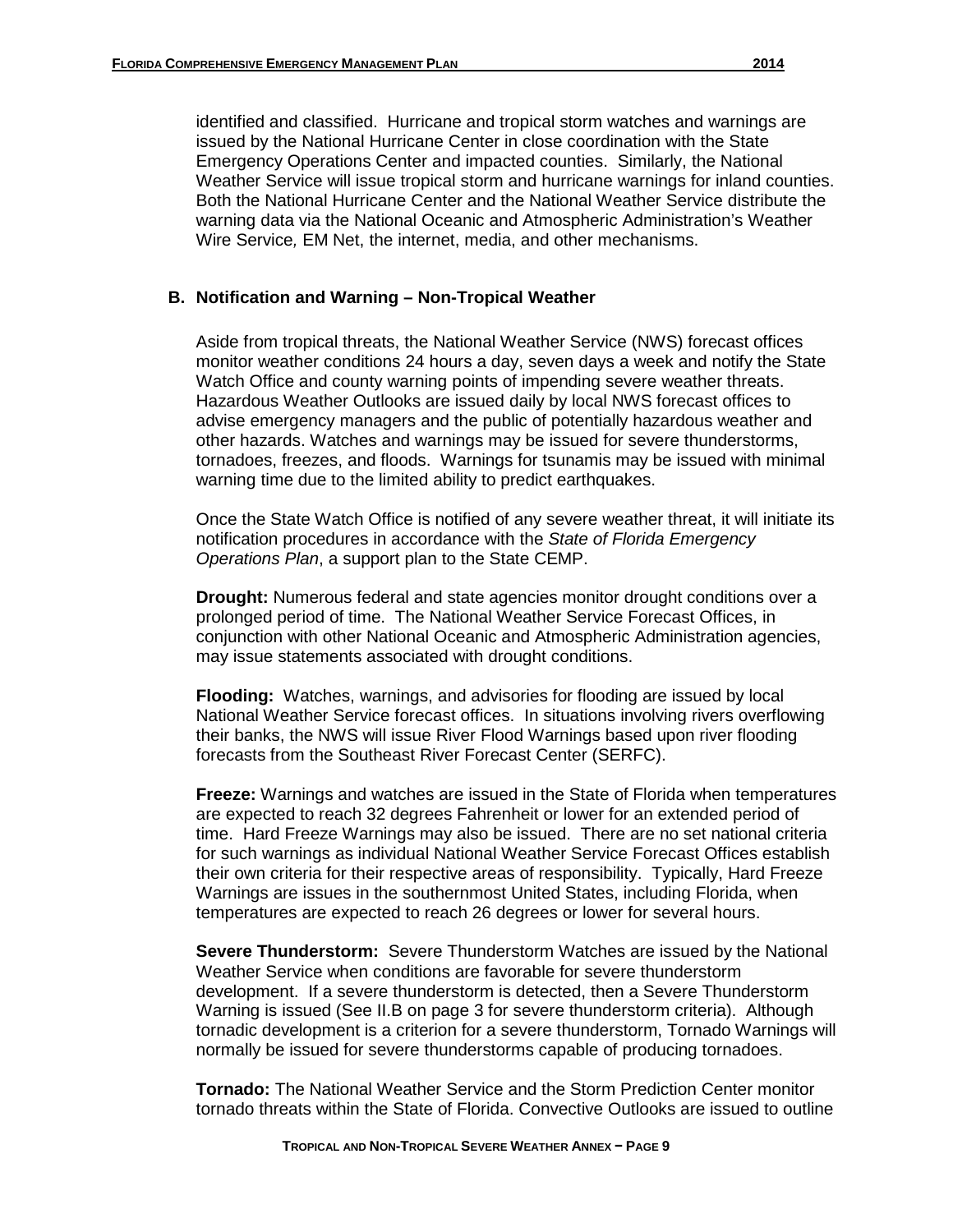areas where severe thunderstorms may develop and qualifies the degree of risk (i.e. SLIGHT, MODERATE, and HIGH risk areas). Tornadoes may also appear with limited warning time even though conditions favorable for a tornado to develop can be predicted.

**Tsunami:** Despite the unlikelihood of a tsunami impacting Florida, the National Oceanic and Atmospheric Administration maintains early-detection buoys off the Atlantic seaboard and in the Caribbean Sea. If a potential tsunami is suspected, the West Coast and Alaska Tsunami Warning Center (WCATWC) will issue advisories, watches, or warnings for the appropriate area.

# **C. Protective Action Decision Making**

Under Chapter 252, Florida Statutes, it is the responsibility of each Board of County Commissioners to declare a local state of emergency for their jurisdiction and to order necessary protective actions. The Governor of the State of Florida, however, reserves the right to override local decision making when lives within the State of Florida are threatened. The goal within the state is to relocate all vulnerable populations within hurricane storm surge areas, areas prone to inland flooding, populations residing in unsafe buildings, and persons with special needs. Local governments offer sheltering options and transportation assistance for evacuating their populations. The Governor may also declare a state of emergency throughout the state when severe weather conditions warrant.

**Tropical Cyclones:** Lengthy hurricane clearance times and limited evacuation routes in Florida mandate proactive evacuation coordination among local, state, and federal public safety agencies far in advance of storm arrival.

**Tsunami:** Similar to a response to storm surge flooding, local governments may evacuate coastal populations vulnerable to flood inundations, populations along tidal water bodies, and other vulnerable populations that reside in unsafe structures or have special needs. Unlike a storm surge from a hurricane, tsunami waves travel at faster speeds and can impact an area within hours of an earthquake. Such insufficient warning time may significantly impact tsunami evacuations.

**Flood:** In response to storm surge flooding, local governments may evacuate coastal populations vulnerable to flood inundations, populations along tidal water bodies, and other vulnerable populations that reside in unsafe structures or have special needs. In response to inland flood conditions, local jurisdictions may also choose to evacuate residents in flood prone areas. It is important to note, however, that many inland areas which flood in the State of Florida are not located in preidentified flood hazard areas. Flooding may be caused by improper stormwater runoff and drainage in all areas of the state. Sufficient warning time should be available for non-tropical inland flood events. The major threat from inland flooding is posed by the inability to judge water depth in urbanized and rural areas, endangering motorists and pedestrians.

**Drought:** In response to drought conditions, local officials may ban open burning within their local jurisdiction while the Florida Forest Service may ban open burning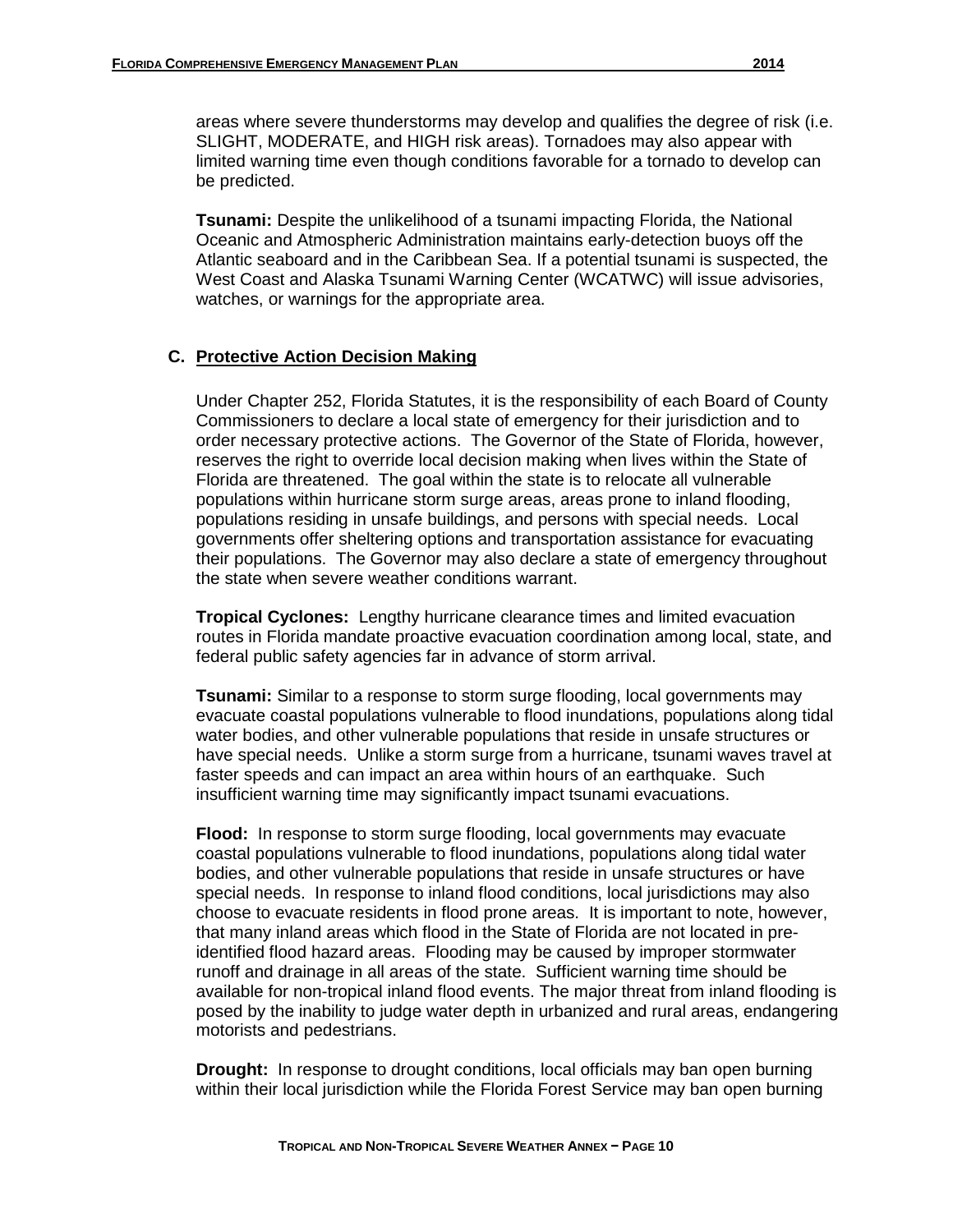on forest lands. The regional Water Management Districts may also issue water restrictions in response to drought conditions.

**Freeze:** Hazardous freeze conditions may require local governments to activate cold weather shelters for homeless populations and advise their citizens to take appropriate measures to protect themselves, their family, and their pets. Local governments may also notify agricultural interests within their respective jurisdictions to take appropriate protective measures.

**Severe Thunderstorms:** While warning times may be insufficient, the threat of severe thunderstorms may cause local governments to recommend persons in mobile/manufactured homes and other unsafe structures relocate to a sturdier shelter prior to the arrival of a severe thunderstorm. They may also order or advise jurisdiction-owned vehicles (e.g., school buses) to not operate until the storms have passed.

**Tornadoes:** While warning time may be insufficient, the threat of tornadoes may cause local governments to recommend persons in mobile/manufactured homes and other unsafe structures relocate to a sturdier shelter prior to the arrival of a tornado or tornadic conditions.

# **IV. ADDITIONAL REFERENCES**

- A. State of Florida Comprehensive Emergency Management Plan
- B. State of Florida Enhanced Hazard Mitigation Plan
- C. State of Florida Emergency Operations Plan
- D. Statewide Regional Evacuation Studies, 2010
- E. State of Florida Recovery Plan
- F. Comprehensive Preparedness Guide (CPG) 101, FEMA, November, 2010

#### **V. AUTHORITIES**

A. "State Emergency Management Act," Chapter 252, Florida Statutes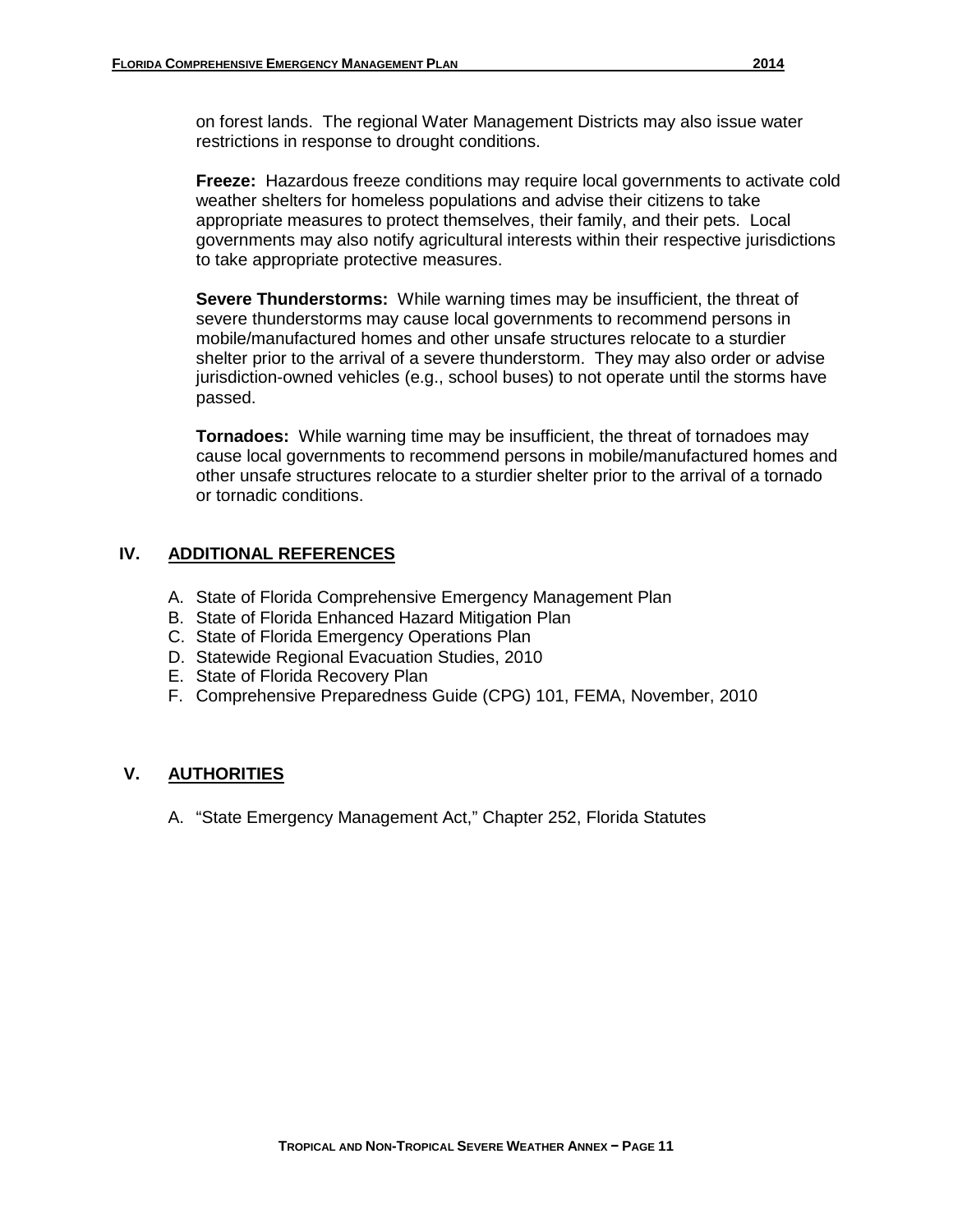| Figure 1 - STATE EOC ACTIVATION LEVELS AND RESPONSE ACTIONS FOR TROPICAL CYCLONES |                                    |                                                                                                                                                                                                                                                                                                                                                                                                                                                                                                                                                                                                                                                                                                       |  |  |  |  |
|-----------------------------------------------------------------------------------|------------------------------------|-------------------------------------------------------------------------------------------------------------------------------------------------------------------------------------------------------------------------------------------------------------------------------------------------------------------------------------------------------------------------------------------------------------------------------------------------------------------------------------------------------------------------------------------------------------------------------------------------------------------------------------------------------------------------------------------------------|--|--|--|--|
| <b>EOC Activation Level</b>                                                       | <b>Sequence of Events</b>          | <b>Actions</b>                                                                                                                                                                                                                                                                                                                                                                                                                                                                                                                                                                                                                                                                                        |  |  |  |  |
| <b>Level III - Monitoring</b>                                                     | More than 72 hours before landfall | Maintain situational awareness<br>$\bullet$<br>Conduct weather briefing(s)/conference call(s) as necessary with<br>SERT partners and counties<br><b>Draft Executive Order</b><br>$\bullet$<br>Conduct meeting with SERT Chief, Operations Chief, Plans Chief,<br>and other appropriate staff to determine if raising the State EOC<br>activation level is warranted                                                                                                                                                                                                                                                                                                                                   |  |  |  |  |
| <b>Level II Activation</b>                                                        | 72-48 hours before landfall        | Seek pre-landfall declaration from FEMA<br>Request FEMA IMAT with designated FCO to report to SEOC<br><b>Begin Incident Action Planning</b><br>Begin daily SERT briefings in the SEOC<br>Conduct conference calls with National Hurricane Center/National<br>Weather Service/impacted counties<br><b>Deploy SERT Liaisons</b><br>Place SMT on standby<br>Place FEIL on standby<br>Commence media briefings<br>Place State Logistics Response Center (SLRC) on Standby<br><b>Preposition resources</b><br>Ensure alternate SEOC is on standby, if necessary<br>Assess need for National Guard activation<br>Ensure EMAC states and FEMA are on standby<br>Maintain awareness of Executive Order status |  |  |  |  |
| <b>Level I Activation</b>                                                         | 48-24 hours before landfall        | <b>Execute Executive Order</b><br><b>Activate SLRC</b><br><b>Activate FEIL</b><br>Activate the Continuity of Operations Plan (COOP) if necessary<br>Place Preliminary Damage Assessment teams on standby for post-<br>landfall deployment<br>• Assess need for non-threatened counties to activate their EOCs in                                                                                                                                                                                                                                                                                                                                                                                      |  |  |  |  |